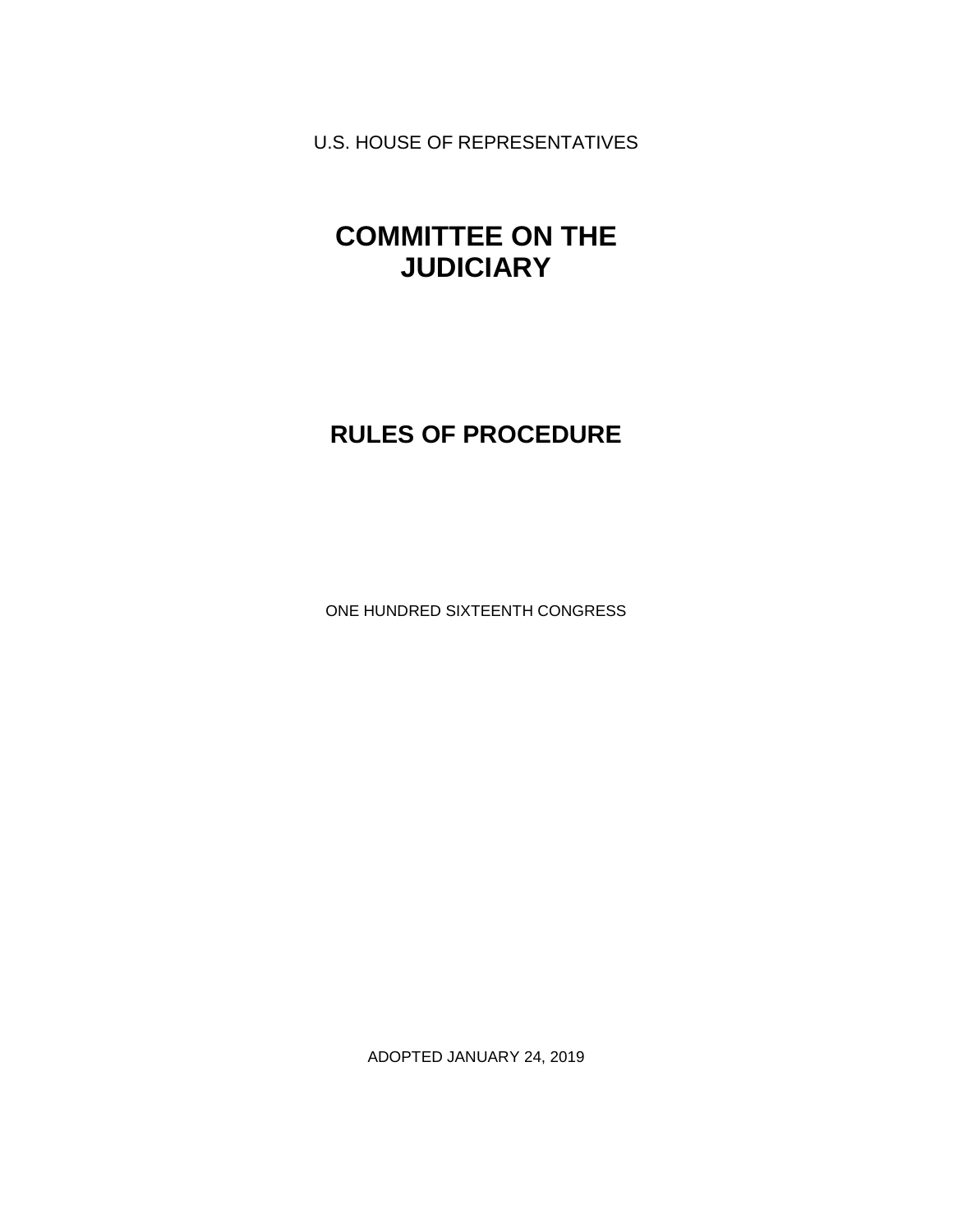### **MEMBERS OF THE COMMITTEE**

#### ONE HUNDRED SIXTEENTH CONGRESS \_\_\_\_\_\_\_\_\_\_

JERROLD NADLER, New York, Chairman ZOE LOFGREN, California SHEILA JACKSON LEE, Texas STEVE COHEN, Tennessee HENRY C. ``HANK'' JOHNSON, JR., Georgia THEODORE E. DEUTCH, Florida KAREN BASS, California CEDRIC RICHMOND, Louisiana HAKEEM S. JEFFRIES, New York DAVID N. CICILLINE, Rhode Island ERIC SWALWELL, California TED LIEU, California JAMIE RASKIN, Maryland PRAMILA JAYAPAL, Washington VAL BUTLER DEMINGS, Florida J. LUIS CORREA, California MARY GAY SCANLON, Pennsylvania SYLVIA R. GARCIA, Texas JOE NEGUSE, Colorado LUCY MCBATH, Georgia GREG STANTON, Arizona MADELEINE DEAN, Pennsylvania DEBBIE MUCARSEL-POWELL, Florida VERONICA ESCOBAR, Texas

DOUG COLLINS, Georgia, Ranking Member F. JAMES SENSENBRENNER, JR., Wisconsin STEVE CHABOT, Ohio LOUIE GOHMERT, Texas JIM JORDAN, Ohio KEN BUCK, Colorado JOHN RATCLIFFE, Texas MARTHA ROBY, Alabama MATT GAETZ, Florida MIKE JOHNSON, Louisiana ANDY BIGGS, Arizona TOM MCCLINTOCK, California DEBBIE LESKO, Arizona GUY RESCHENTHALER, Pennsylvania BEN CLINE, Virginia KELLY ARMSTRONG, North Dakota W. GREGORY STEUBE Florida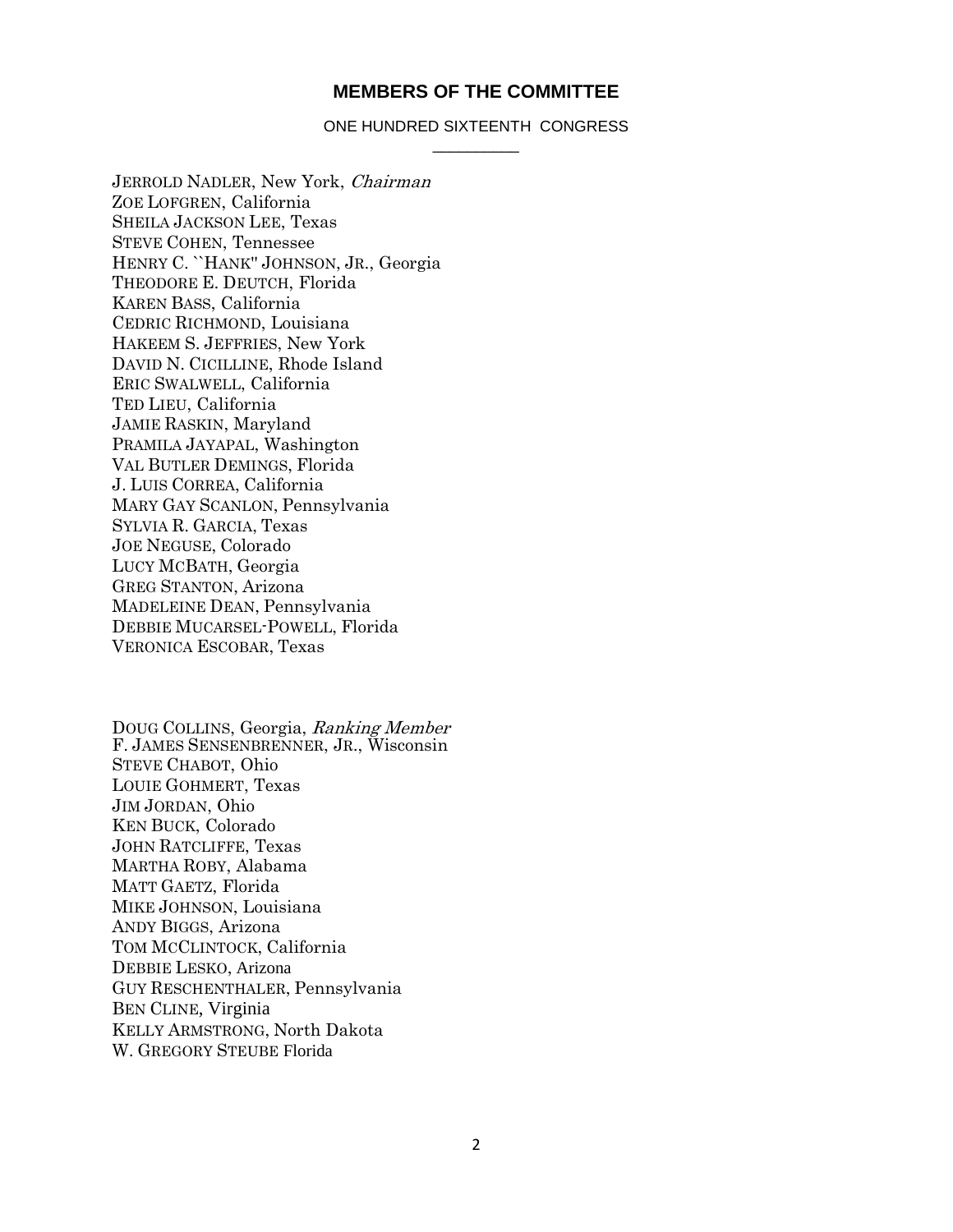## **RULES OF PROCEDURE** \_\_\_\_\_\_\_\_\_\_

Rule I. The Rules of the House of Representatives are the rules of the Committee on the Judiciary and its Subcommittees with the following specific additions thereto.

## Rule II. Committee Meetings

- (a) The regular meeting day of the Committee on the Judiciary for the conduct of its business shall be on Wednesday of each week while the House is in session.
- (b) Additional meetings may be called by the Chairman and a regular meeting of the Committee may be dispensed with when, in the judgment of the Chairman, there is no need therefor.
- (c) The Chairman shall furnish each Member of the Committee or Subcommittee with the date, place, and a list of bills and subjects to be considered at a Committee or Subcommittee meeting, which may not commence earlier than the third day on which Members have notice thereof (excluding Saturdays, Sundays and legal holidays when the House is not in session).
- (d) At least 48 hours prior to the commencement of a meeting for the markup of legislation, the text of such legislation shall be made publicly available in electronic form.
- (e) In an emergency that does not reasonably allow for the notice as requirements in (c) and (d), the Chairman may waive the notice requirements with the concurrence of the Ranking Minority Member.
- (f) To the maximum extent practicable, amendments to a measure or matter shall be submitted in writing or electronically to the designee of both the Chairman and Ranking Member at least 24 hours prior to the consideration of the measure or matter. The Chairman may use his discretion to give priority to amendments submitted in advance.
- (g) Committee and Subcommittee meetings for the transaction of business, i.e. meetings other than those held for the purpose of taking testimony, shall be open to the public except when the Committee or Subcommittee determines by majority vote to close the meeting because disclosure of matters to be considered would endanger national security, would compromise sensitive law enforcement information, or would tend to defame, degrade or incriminate any person or otherwise would violate any law or rule of the House.
- (h) Every motion made to the Committee and entertained by the Chairman shall be reduced to writing upon demand of any Member, and a copy made available to each Member present.
- (i) For purposes of taking any action at a meeting of the full Committee or any Subcommittee thereof for which a majority is not required, a quorum shall be constituted by the presence of not less than one-third of the Members of the Committee or Subcommittee, respectively.
- $(j)(1)$  Subject to subparagraph  $(2)$ , the Chairman may postpone further proceedings when a record vote is ordered on the question of approving any measure or matter or adopting an amendment. The Chairman may resume proceedings on a postponed request at any time.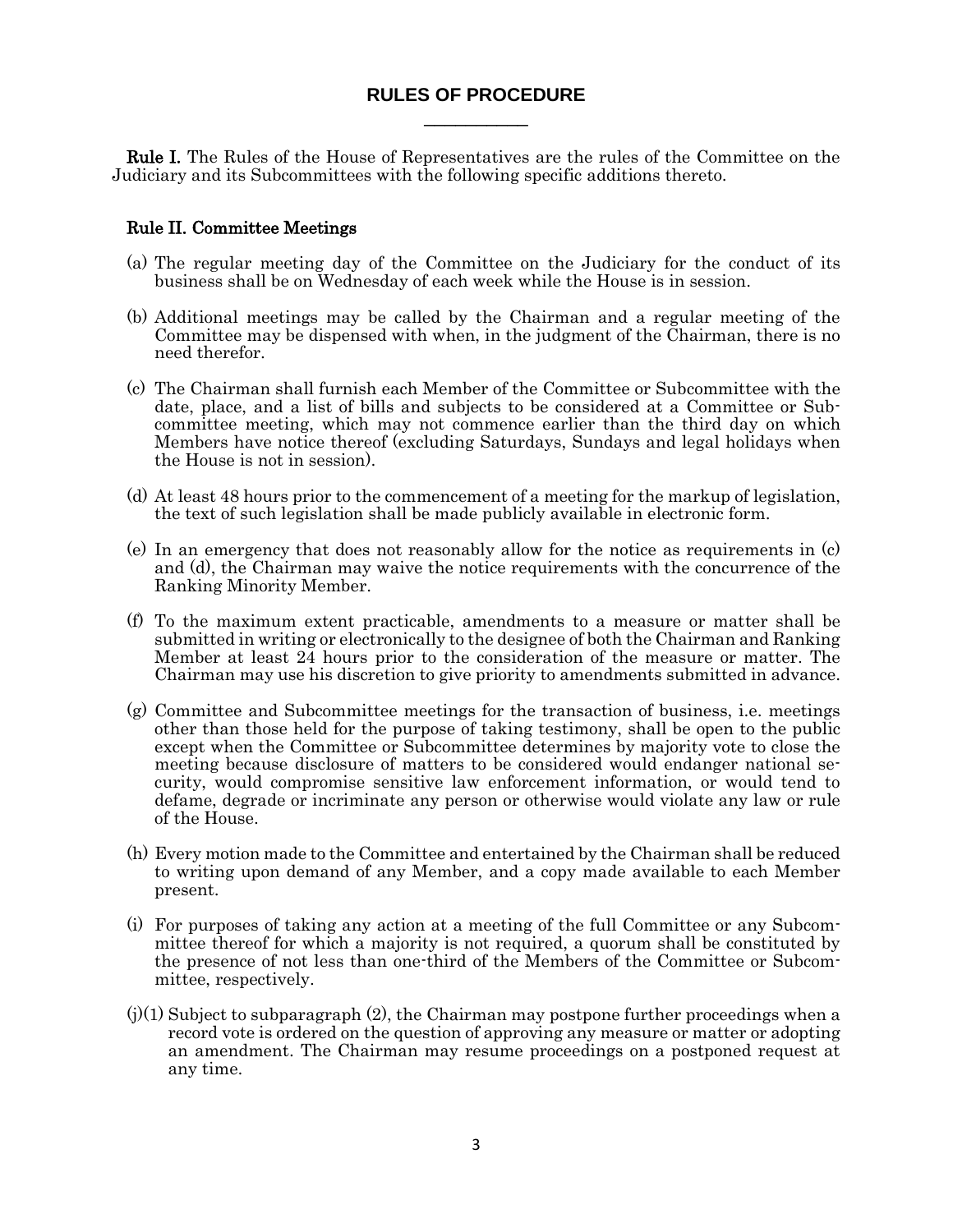- $(2)$  In exercising postponement authority under subparagraph  $(1)$ , the Chairman shall take all reasonable steps necessary to notify Members on the resumption of proceedings on any postponed record vote.
- (j)(3) When proceedings resume on a postponed question, notwithstanding any intervening order for the previous question, an underlying proposition shall remain subject to further debate or amendment to the same extent as when the question was postponed.
- (k) Transcripts of markups shall be recorded and may be published in the same manner as hearings before the Committee.
- (l) Without further action of the Committee, the Chairman is directed to offer a motion under clause 1 of rule XXII of the Rules of the House of Representatives whenever the Chairman considers it appropriate.

## Rule III. Hearings

- (a) The Committee Chairman or any Subcommittee Chairman shall make public announcement of the date, place, and subject matter of any hearing to be conducted by it on any measure or matter at least one week before the commencement of that hearing. If the Chairman of the Committee, or Subcommittee, with the concurrence of the Ranking Minority Member, determines there is good cause to begin the hearing sooner, or if the Committee or Subcommittee so determines by majority vote, a quorum being present for the transaction of business, the Chairman or Subcommittee Chairman shall make the announcement at the earliest possible date.
- (b) Committee and Subcommittee hearings shall be open to the public except when the Committee or Subcommittee determines by majority vote to close the hearing because disclosure of matters to be considered would endanger national security, would compromise sensitive law enforcement information, or would tend to defame, degrade or incriminate any person or otherwise would violate any law or rule of the House.
- (c) For purposes of taking testimony and receiving evidence before the Committee or any Subcommittee, a quorum shall be constituted by the presence of two Members.
- (d) In the course of any hearing each Member shall be allowed five minutes for the interrogation of a witness until such time as each Member who so desires has had an opportunity to question the witness.
- (e) The transcripts of those hearings conducted by the Committee which are decided to be printed shall be published in verbatim form, with the material requested for the record inserted at that place requested, or at the end of the record, as appropriate. Individuals, including Members of Congress, whose comments are to be published as part of a Committee document shall be given the opportunity to verify the accuracy of the transcription in advance of publication. Any requests by those Members, staff or witnesses to correct any errors other than errors in the transcription, or disputed errors in transcription, shall be appended to the record, and the appropriate place where the change is requested will be footnoted.
- (f) Prior to approval by the Chairman of hearings conducted jointly with another congressional Committee, a memorandum of understanding shall be prepared that specifies, to the extent possible, any deviation from Rule III of the Committee rules, and incorporates an agreement for the publication of the verbatim transcript. memorandum of understanding to the Ranking Member prior to the commencement of such hearing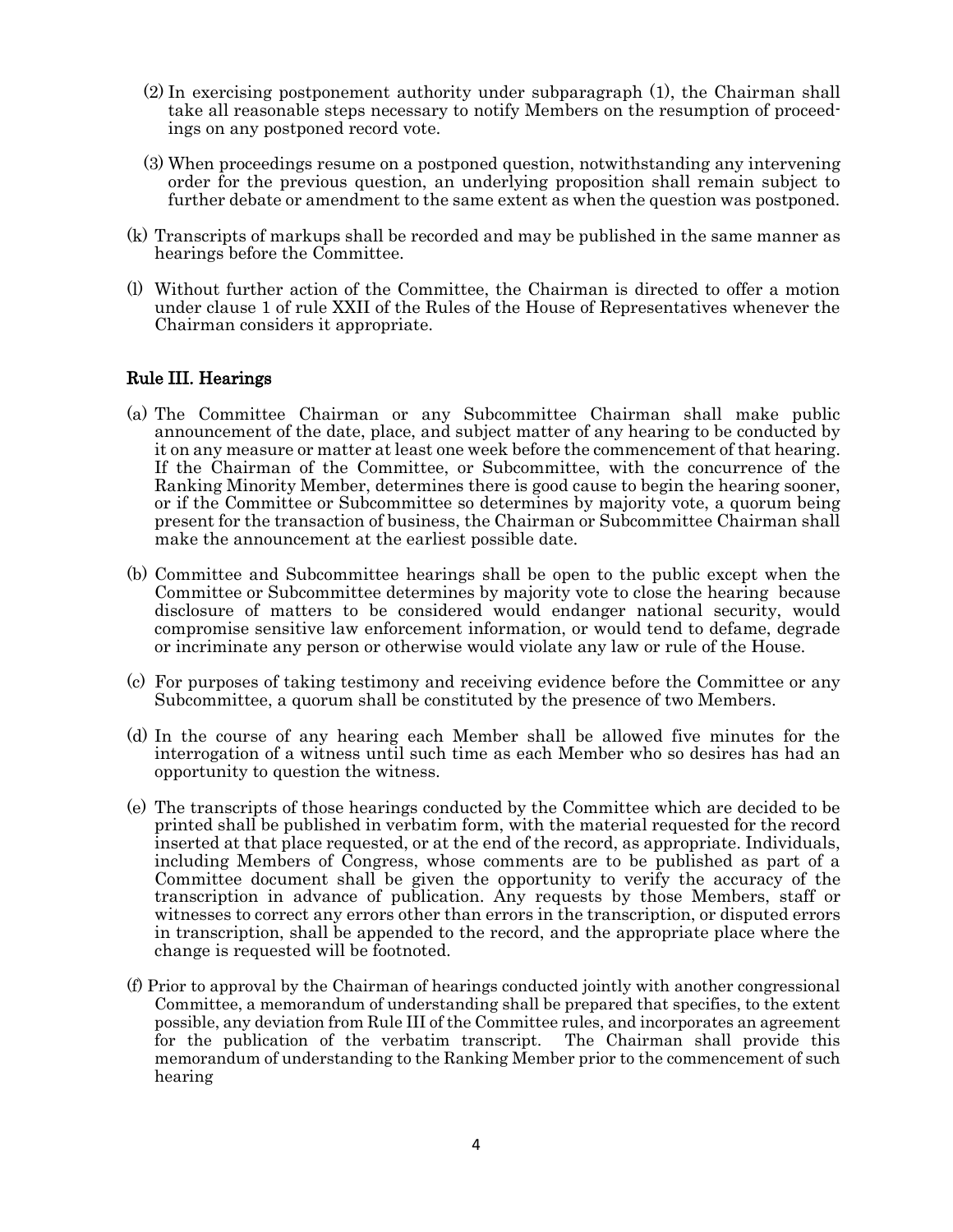# Rule IV. Subpoenas

- (a) A subpoena may be authorized and issued by the Chairman, in accordance with clause 2(m) of rule XI of the House of Representatives, in the conduct of any investigation or activity or series of investigations or activities within the jurisdiction of the Committee, following consultation with the Ranking Minority Member.
- (b) In addition, a subpoena may be authorized and issued by the Committee or its Subcommittees in accordance with clause 2(m) of rule XI of the House of Representatives, in the conduct of any investigation or activity or series of investigations or activities, when authorized by a majority of the Members voting, a majority of the Committee or Subcommittee being present. Authorized subpoenas shall be signed by the Chairman or by any Member designated by the Committee.
- (c) At least two calendar days (excluding Saturdays, Sundays, and legal holidays when the House is not in session) before issuing any subpoena pursuant to subsection (a), the Chair shall consult with the Ranking Member regarding the authorization and issuance of such subpoena and shall provide a full copy of the proposed subpoena, including any proposed document schedule, at that time.
- (d) The requirements of subsection (c) may be waived in the event of an emergency that does not reasonably allow for advance written notice.

## Rule V. Broadcasting

Whenever a hearing or meeting conducted by the Committee or any Subcommittee is open to the public, those proceedings shall be open to coverage by television, radio and still photography subject to the requirements of clause 4 of Rule XI of the Rules of the House of Representatives.

## Rule VI. Standing Subcommittees

- (a) The full Committee shall have jurisdiction over: copyright, and other such matters as determined by the Chairman, and relevant oversight.
- (b) There shall be five standing Subcommittees of the Committee on the Judiciary, with jurisdictions as follows:

The Subcommittee on the Constitution, Civil Rights, and Civil Liberties shall have jurisdiction over the following subject matters: constitutional rights, constitutional amendments, Federal civil rights, claims against the United States, non-immigration private claims bills, ethics in government, tort liability, including medical malpractice and product liability, legal reform generally, other appropriate matters as referred by the Chairman, and relevant oversight.

The Subcommittee on Courts, Intellectual Property, and the Internet shall have jurisdiction over the following subject matters: administration of U.S. Courts, Legal Services Corporation, Federal Rules of Evidence, Civil and Appellate Procedure, judicial ethics, patent and trademark law, information technology, other appropriate matters as referred to by the Chairman, and relevant oversight.

The Subcommittee on Crime, Terrorism, and Homeland Security shall have jurisdiction over the following subject matters: Federal Criminal Code, drug policy, sentencing, parole and pardons, internal and homeland security, Federal Rules of Criminal Procedure, prisons, criminal law enforcement, and other appropriate matters as referred by the Chairman, and relevant oversight.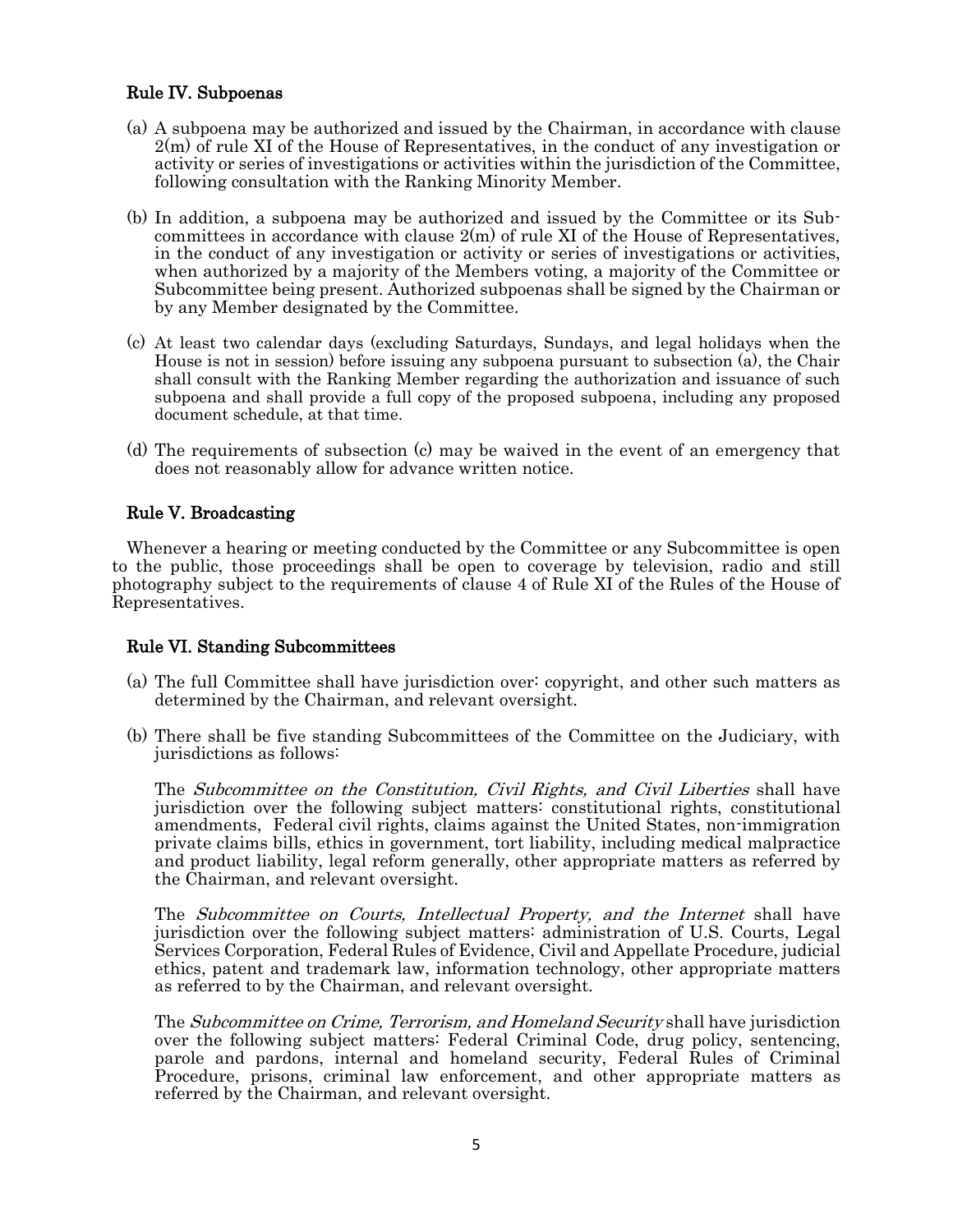The *Subcommittee on Immigration and Citizenship* shall have jurisdiction over the following subject matters: immigration and naturalization, border security, admission of refugees, treaties, conventions and international agreements, Federal charters of incorporation, private immigration bills, non-border immigration enforcement, other appropriate matters as referred by the Chairman, and relevant oversight.

The Subcommittee on Antitrust, Commercial, and Administrative Law shall have jurisdiction over the following subject matters: the antitrust laws and competition policy, bankruptcy and commercial law, bankruptcy judgeships, Federal Rules of Bankruptcy Procedure, administrative law, the Administrative Conference of the United States, state taxation affecting interstate commerce, interstate compacts, other appropriate matters as referred by the Chairman, and relevant oversight.

(c) The Chairman of the Committee and Ranking Minority Member thereof shall be ex officio Members, but not voting Members, of each Subcommittee to which such Chairman or Ranking Minority Member has not been assigned by resolution of the Committee. Ex officio Members shall not be counted as present for purposes of constituting a quorum at any hearing or meeting of such Subcommittee.

#### Rule VII. Powers and Duties of Subcommittees

Each Subcommittee is authorized to meet, hold hearings, receive evidence, and report to the full Committee on all matters referred to it or under its jurisdiction. Subcommittee chairmen shall set dates for hearings and meetings of their respective Subcommittees after consultation with the Chairman and other Subcommittee chairmen with a view toward avoiding simultaneous scheduling of full Committee and Subcommittee meetings or hearings whenever possible.

### Rule VIII. Non-Legislative Reports

No report of the Committee or Subcommittee which does not accompany a measure or matter for consideration by the House shall be published unless all Members of the Committee or Subcommittee issuing the report shall have been apprised of such report and given the opportunity to give notice of intention to file supplemental, additional, or dissenting views as part of the report. In no case shall the time in which to file such views be less than three calendar days (excluding Saturdays, Sundays and legal holidays when the House is not in session).

## Rule IX. Committee Records

The records of the Committee at the National Archives and Records Administration shall be made available for public use according to the Rules of the House. The Chairman shall notify the Ranking Minority Member of any decision to withhold a record otherwise available, and the matter shall be presented to the Committee for a determination on the written request of any Member of the Committee.

## Rule X. Official Committee Website

(a) The Chairman shall maintain an official website on behalf of the Committee for the purpose of furthering the Committee's legislative and oversight responsibilities, including communicating information about the Committee's activities to Committee Members and other Members of the House.